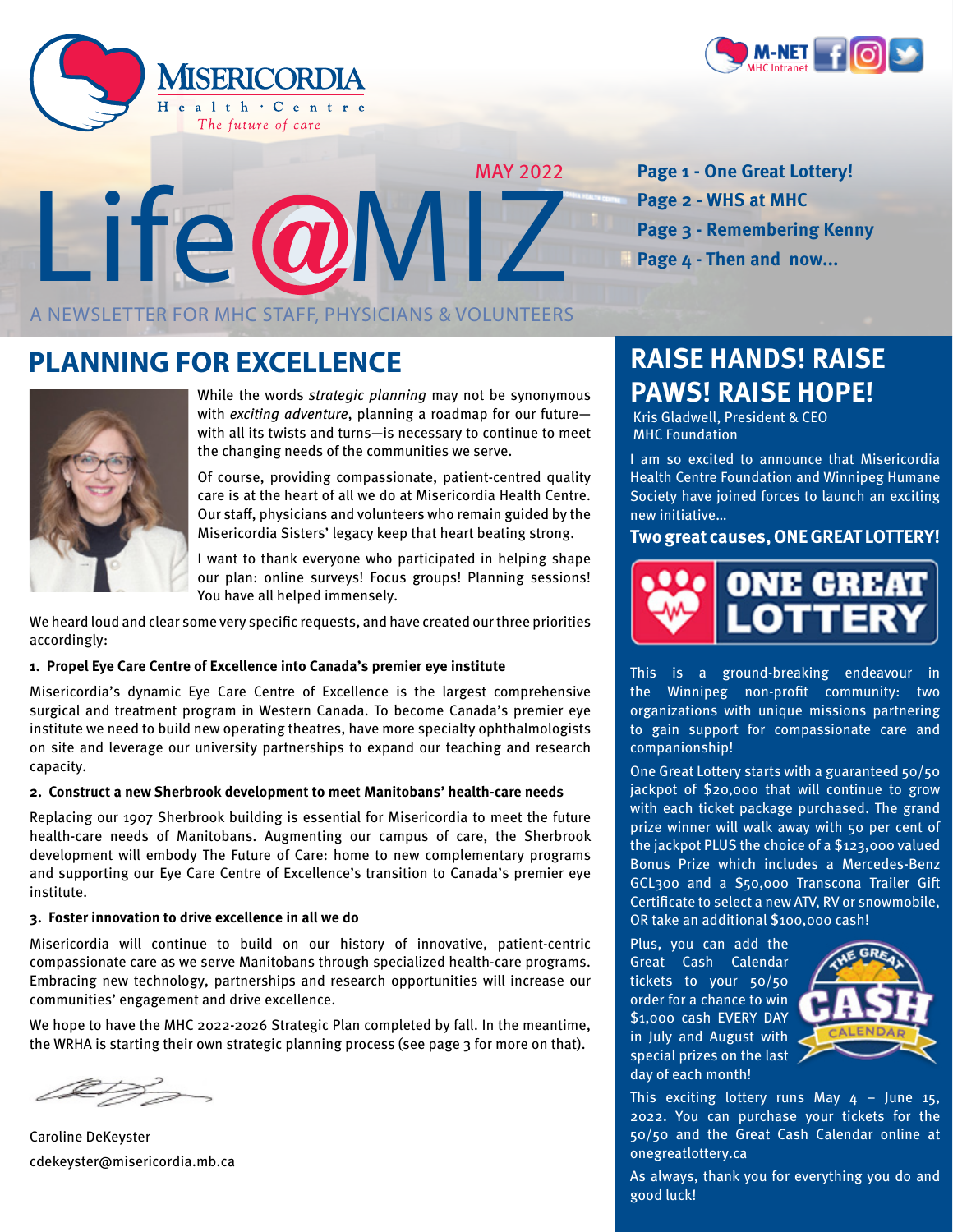# **FURRY LOVE VISITS MHC FROM THE WINNIPEG HUMANE SOCIETY**

We were happily wagging our collective tails as we recently welcomed companion dogs Winnie and Rocky to visit staff. The furry friends spent time in the auditorium and also toured around MHC to spread a little unconditional love. The 'Puppy Love' day was made possible by our friends at the Winnipeg Humane Society (WHS), who sent along volunteers to chaperone the animal companionship doggies. Some staff expressed an interest in adopting a new family member from the WHS, which is, of course, a wonderful idea for any family able to provide the care and love an animal requires. If that sounds like you, you can view pets available for adoption at the WHS website: winnipeghumanesociety.ca/adopt/available-pets



"They have given our family much joy," says Tanis Walker about Stripes and Bailey, pictured left pining for spring. Tanis, who works in Health Information Services at MHC, adopted the two bundles of joy from the Winnipeg Humane Society 12 years ago.



Welcome to the Sleep Disorder Centre

Maureen Hamonic, left, and Hugh Chan at the SDC

# **PUTTING PATIENTS FIRST AT SDC**

Misericordia aims for patient-centred innovation, and our Sleep Disorder Centre (SDC) recently hit that mark in a big way.

Prior to the pandemic, patients referred for a home sleep study who lived more than two hours away from Winnipeg were required to travel to Winnipeg to complete their sleep study either in-lab or using a portable unit at their hotel.

Once the pandemic hit the SDC pivoted to allow everyone to do athome sleep studies. Equipment was sent by courier to patients and SDC staff would counsel them via Teams meeting or by phone. A stepby-step online video on how to use the equipment was also developed. After the equipment was returned, and data analyzed, patients would have a remote appointment with a physician to discuss results.

The process change in response to the pandemic was a learning experience, and the lessons showed the team how patients outside Winnipeg could be better served.

"We realized that we really needed to make it more convenient and accessible for rural people," said SDC manager Maureen Hamonic.



Winnipeg Humane Society companion dogs Winnie and Rocky share the love with MHC staff in the auditorium.

One of the main reasons people living more than two hours away from Winnipeg were required to travel here, Hamonic explains, was that there were not enough home sleep study units to allow them to be made unavailable during the time required for long-distance delivery. So, to remedy this, the SDC purchased 10 additional units earmarked for rural patients.

Rural patients who don't require an in-lab sleep study (about 50 per cent of sleep studies need to occur in-lab for the extra assessment required) are now saving money and time associated with travel.

"It has a big financial impact, whether it's job time-loss from a person's work, or taking the time off to come in, the cost of the hotel and the travel itself," says MHC director of acute-care programs Hugh Chan, who added that offering home sleep study units to rural patients also expedites a diagnosis.

Hamonic says this innovation in service is also ensuring more patients are getting the help they need for their sleep disorders.

"In the past there were a lot of people that just chose to forgo their sleep study because they can't come to Winnipeg," she says.

Another innovation now in the planning stage to further expand patient care is to make sleep study equipment available through more rural hubs. Currently one hub exists in Brandon.

"If you look at somewhere like Thompson, an area we get lot of referrals from, we can have the equipment there for people to pick up, and have the data processed there and sent in," says Hamonic.

A sleep disorder can have a huge impact on a person's life. Sleep deprivation can cause mood disorders and hamper the ability to focus or concentrate. As well, a sleep disorder can have serious consequences for people who need to be alert for safety reasons.

"We get referrals for people that are, for example, professional drivers—bus drivers and long-haul drivers—where their ability to work is related to their sleep," says Hamonic.

Treatments for a sleep disorder can include using a machine that helps maintain normal respiration, dental appliance, changing sleep positions and treating nasal congestion.

"And we're always recommending exercise and healthy eating, that certainly helps."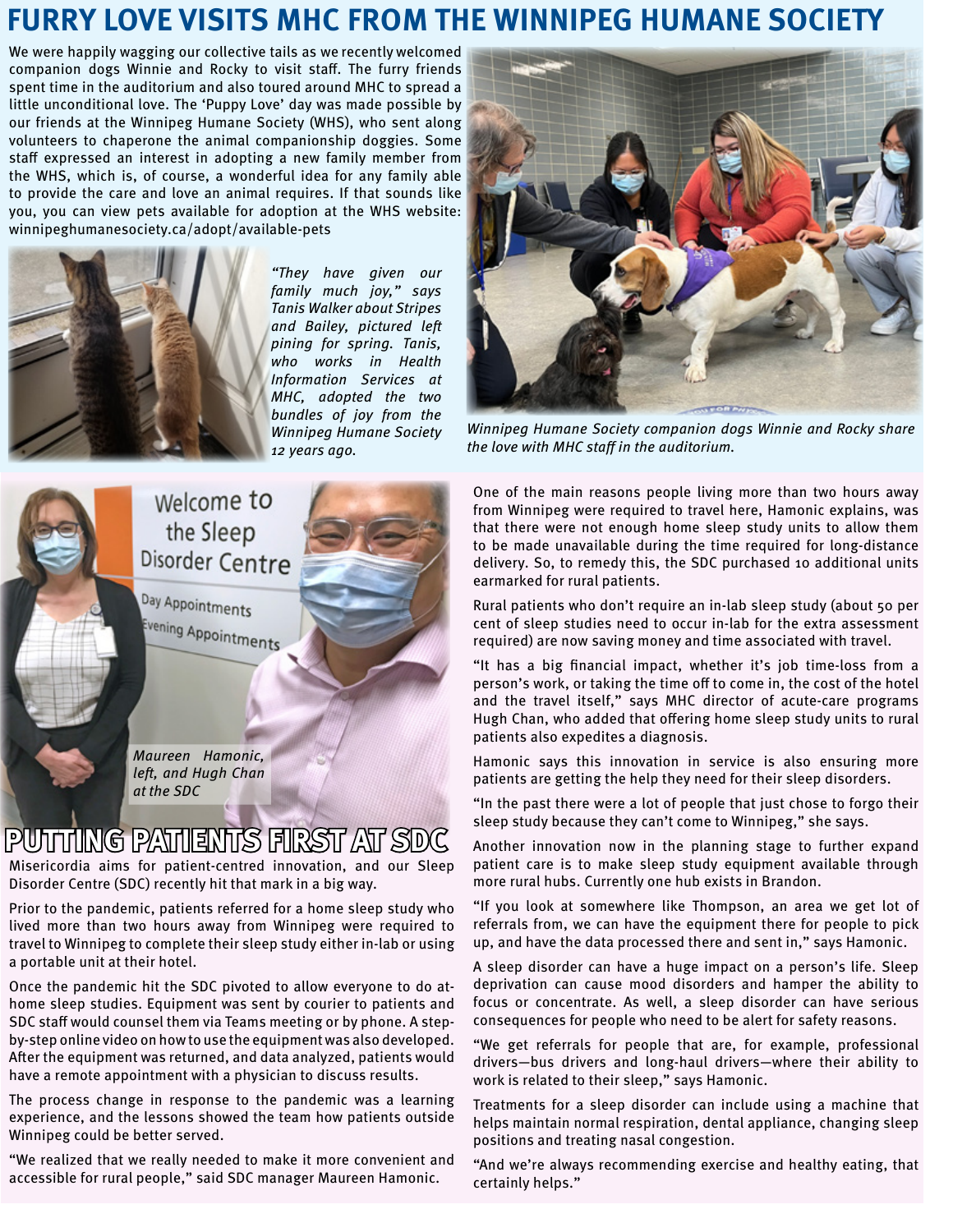## RESIDENTS AND CLIENTS MAKE FOOD FOR UNHOUSED **MANY HELPING HANDS AT MHC**

started here nine years ago. The sandwiches have gone to Siloam Mission and Agape Table in years past. About 10 volunteers work together to make and bag the sandwiches usually PB&J and cheese.

The COVID-19 pandemic shut down the group sandwichmaking, but after noticing Winnipeg Centre MP Leah Gazan volunteering with Helping Hand Warriors on social media last fall, Kelly decided to reach out to them to see if they wanted to partner with MHC once the sandwiches started rolling off the assembly line again.

Not only did Helping Hand Warriors welcome the food from MHC, they invited Kelly to join them also. Now she volunteers with the group every Saturday and calls it "the highlight of my

"I kind of infiltrated my way into the volunteer group. I started going on Saturday afternoons when we meet up, and I just kind of didn't stop. I just kept going every Saturday because I

Helping Hand Warriors relies on volunteers and donations. Find them on Facebook for more information or ask Kelly

Residents and clients at MHC love having the chance to contribute, and with help from our recreation department they are given that chance. Every month, residents at either Misericordia Place or clients on one of our Transitional Care Units take the time to make sandwiches for Helping Hand Warriors—a grassroots organization that hands out food, hygiene and harm reduction supplies to unhoused persons in Winnipeg's downtown area.

"They love it," says Kelly Harris, recreation facilitator on TCU Cornish 5, who also volunteers with Helping Hand Warriors.

"Some of our clients in TCU have been unhoused and they have needed services from soup kitchens, so it's a nice way for them to feel they are giving back, and many of our residents in Misericordia Place spent a lot of their lives volunteering and doing things like that, so they really like the sense of giving back to the community—doing something with a purpose and doing good for others. That's what I've really noticed."

Kelly says MHC has contributed sandwiches made by residents and clients since before she

It is with heavy hearts that Misericordia lost one of our own, Kenneth Constant, who has worked in environmental services for nearly 20 years. Kenny was one of these people who enjoyed life, interacting with people from all areas of the facility, helping whenever needed and never had anything negative to say about anyone. He presented himself as a unique soul with a great sense of humor (colouring his hair on special occasions) and joked often with his coworkers and discussed automobiles with the skill of salesman!

week."

love it."



Kenny loved to talk about his dog and was proud of the tattoo he had got in the likeness of his dear pet. We will all miss his sweet charm and uniqueness that Ken so proudly brought to our Misericordia Family. We offer our condolences to his family and friends.

Thank you Kenny for the soul you brought to our facility. - George Patenaude Jr.

Staff are invited to a memorial service at 2 p.m. on June 11 at Chapel Lawn Funeral Home, 4000 Portage Avenue. Please RSVP t[o info@misericordia.mb.ca](mailto:%20info%40misericordia.mb.ca%20?subject=) 





# **WRHA TOWN HALLS FOR STAFF REMEMBERING KEN**

While Misericordia Health Centre's 2022-2026 Strategic Plan will be complete by the fall, the Winnipeg Regional Health Authority (WRHA) is just beginning their planning process. You may have already heard about some up-coming virtual town halls for all WRHA staff.



The WRHA Town Halls, happening on May 12 and 16, are a chance for staff to speak directly to the executive team and help shape the future of health care in Manitoba. Go to [wrha.mb.ca/employee-town-hall](http://wrha.mb.ca/employee-town-hall) to find out how to participate. Anyone not able to attend can email questions or feedback in advance to [communications@wrha.mb.ca](mailto:communications%40wrha.mb.ca?subject=Town%20Hall%20feedback/question).

As well, Mike Nader, WRHA President & CEO, will be visiting each of the WRHA hospitals and health centres to hear directly from staff on their experiences and their views on the healthcare system. Mike is tentatively booked to visit MHC in July.